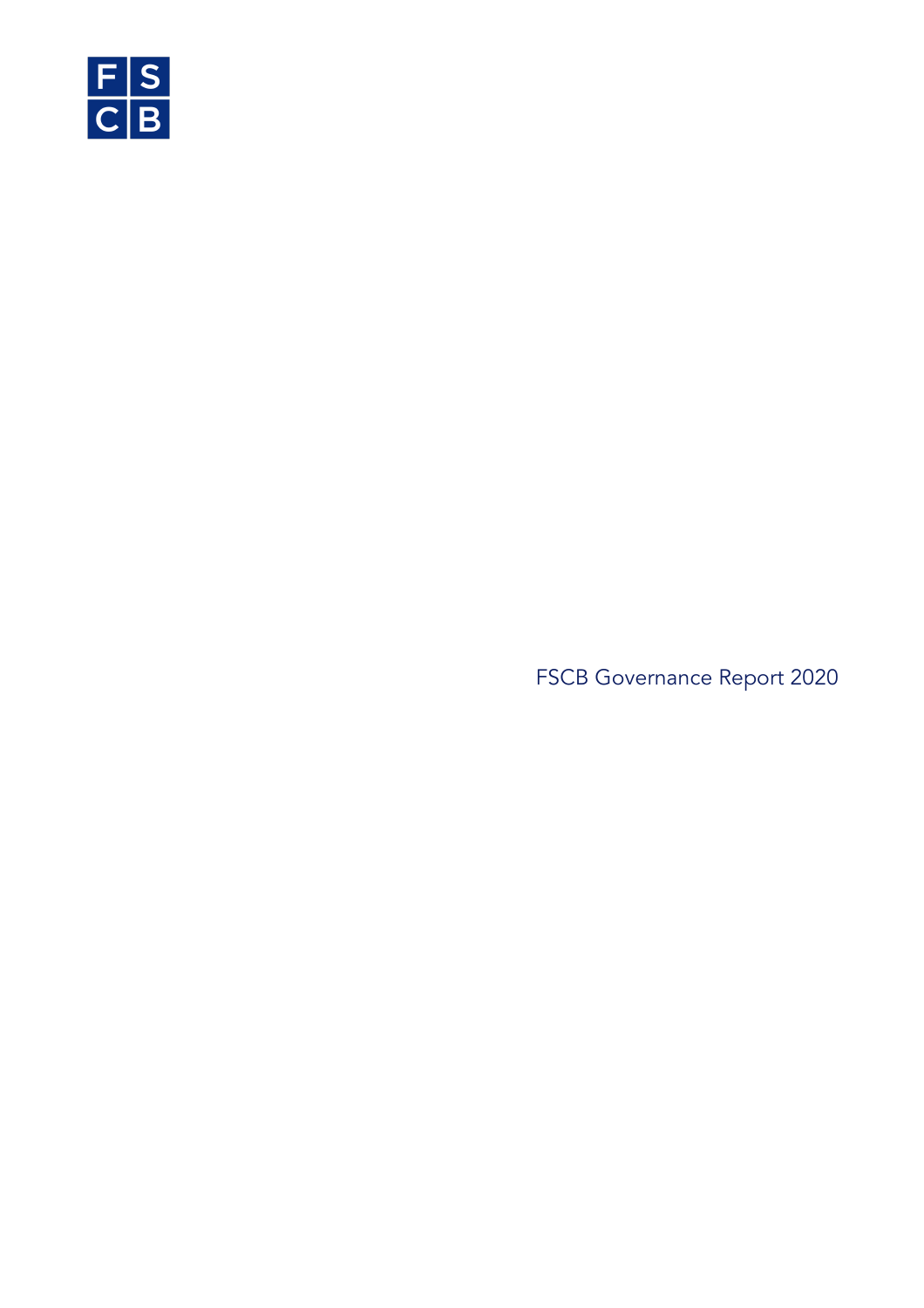### **CONTENTS**

| Chair's introduction           | 3 |
|--------------------------------|---|
| Governance Report              | 4 |
| Board membership               | 4 |
| Committee membership           | 4 |
| Board and Committee attendance | 5 |
| Board remuneration             | 6 |

The unaudited Financial Statements for the year ended December 2020 are published on the FSCB website.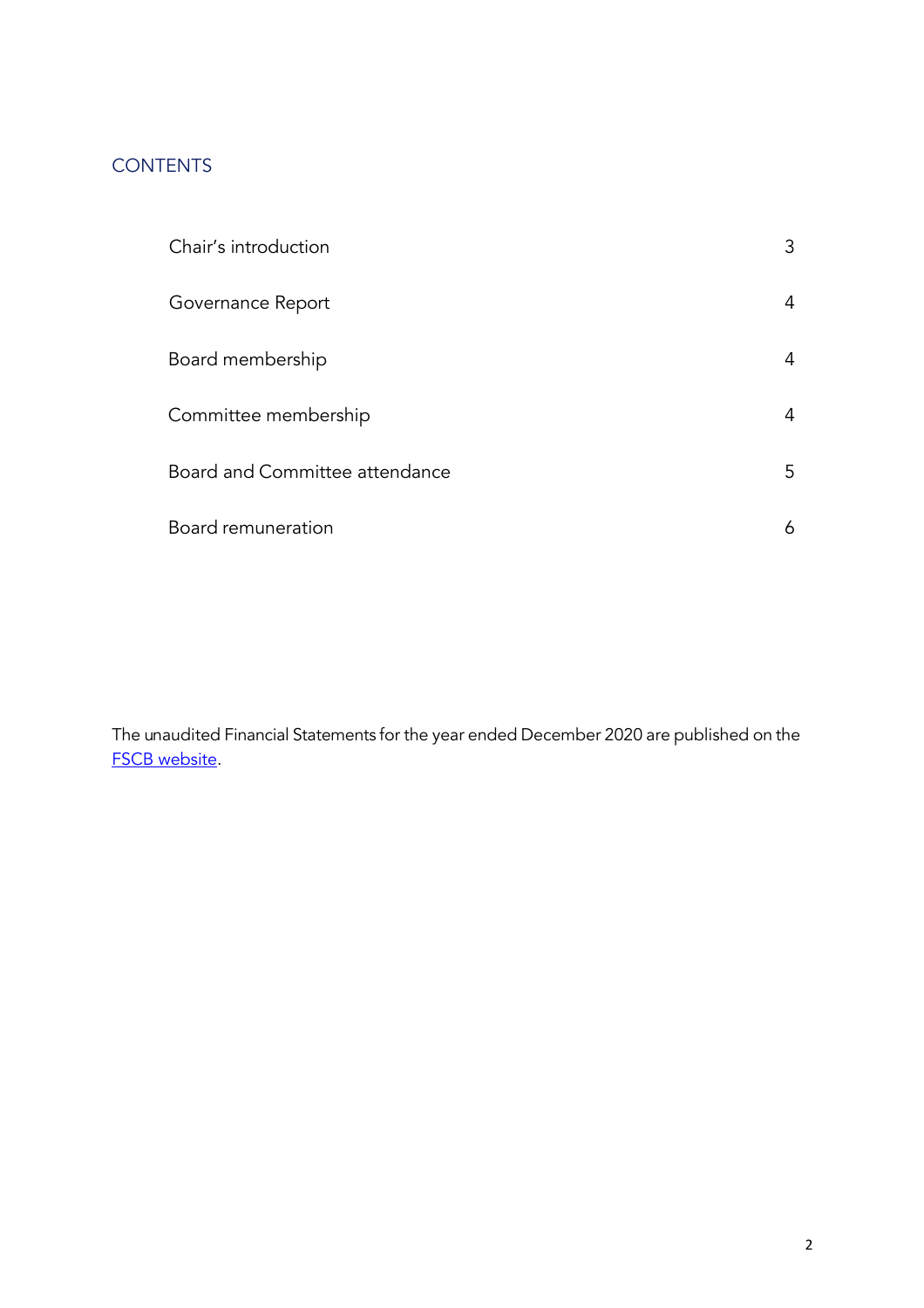## Chair's introduction

I am pleased to present the 2020 Governance Report for the Financial Services Culture Board (FSCB), formerly and prior to 28 April 2021 the Banking Standards Board (BSB). I would like to express the Board's thanks to our accountant TC Group, to Moore Stephens LLP for their independent assurance of our unaudited financial statements and to EMW for their work as our independent company secretary.

I would also like to thank all my Board colleagues for their commitment and hard work in 2020.

Dame Susan Rice, Chair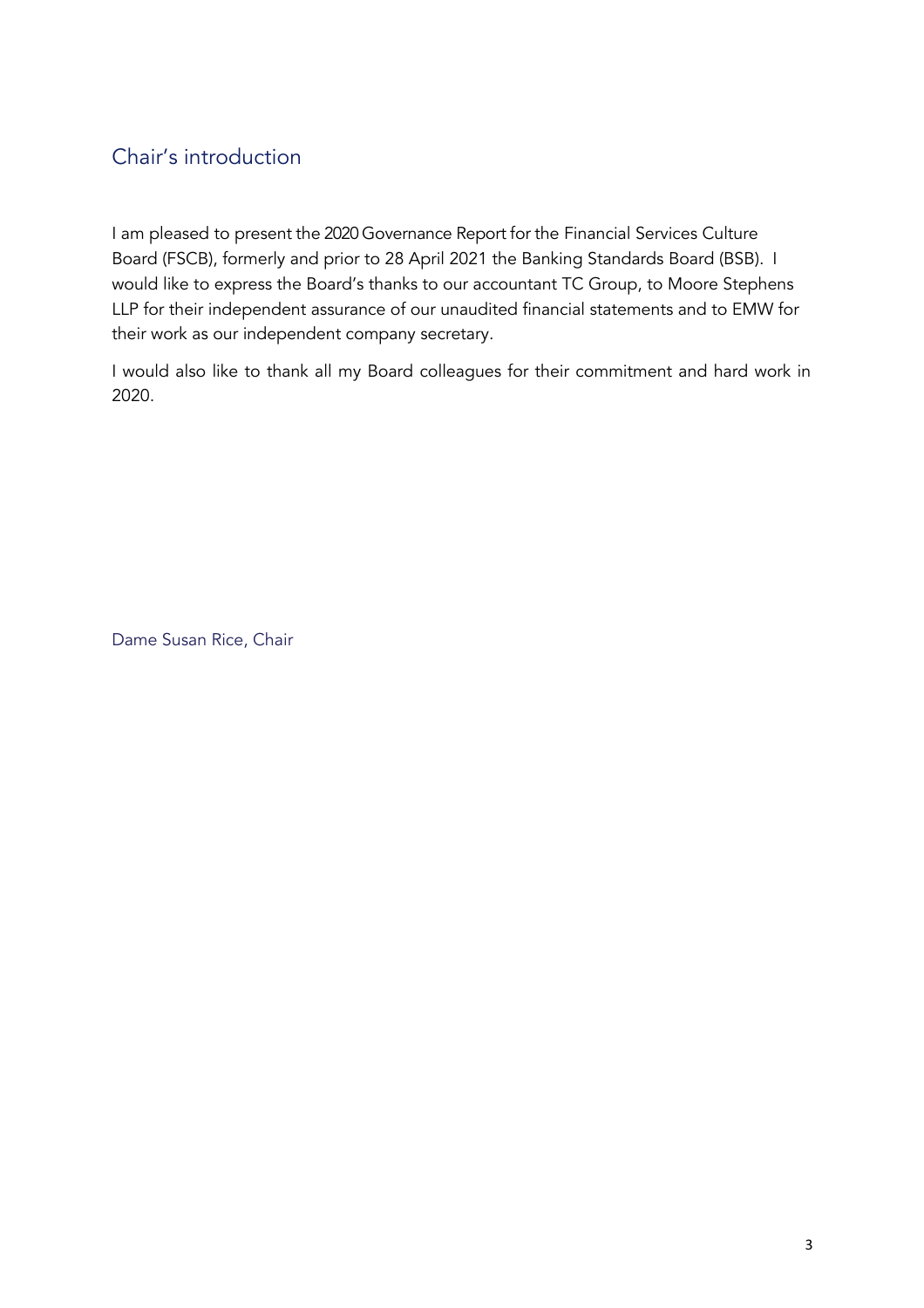### Governance Report

Board membership in 2020 Dame Susan Rice, Chair (Appointed 1 May 2015)\* Sir Brendan Barber, Deputy Chair (Appointed 1 May 2015) David Best (Appointed 25 March 2020) Alison Cottrell, Chief Executive (Appointed 27 April 2015) Mikael Down, Executive Director (Appointed1 Oct. 2018) Gillian Guy (Appointed 1 May 2015) Jane Hanson (Appointed 16 Sept. 2020) Paul Johnson (Appointed1 May 2015) LorettaMinghella (Appointed 1 June 2018) SakerNusseibeh (Appointed 15 July 2015) JanetPope (Appointed 1 Dec. 2017) Alison Robb (Resigned 15 July 2020) Mikael Iman-Sørensen (Resigned 12 Dec. 2020) Right Reverend David Urquhart (Appointed 1 May 2015) Sir Alan Wilson (Appointed 1April 2018) ClareWoodman (Resigned 19 March 2020)

\*Appointed as Chair 1 January 2020.

For further information about the Board, please see the Our Board section of the FSCB's website.

#### Committee membership

*Finance Committee*

- Chair: Loretta Minghella
- Membership: Saker Nusseibeh; Janet Pope; Mikael Iman-Sørensen (to 12 December 2020); Alison Robb (to 15 July 2020); Clare Woodman (to 19 March 2020); Jane Hanson (from 16 September 2020).
- The Committee is appointed by and reports to the FSCB Board. It is responsible for reviewing the annual financial statements and the annual budget, setting fee levels and structures for member firms and making associated recommendations to the Board.

#### *Remuneration Committee*

- Chair: Right Reverend David Urquhart
- Membership: Alison Robb (to 15 July 2020); Alan Wilson; David Best (from 14 October 2020)
- The Committee is appointed by and reports to FSCB Board. It is responsible for advising the Board on, and implementing the remuneration policy of, the FSCB.

#### *Nominations Committee*

- Chair: Sir Brendan Barber
- Membership: Paul Johnson; Alison Robb (until 15 July (2020); Janet Pope (from 14 October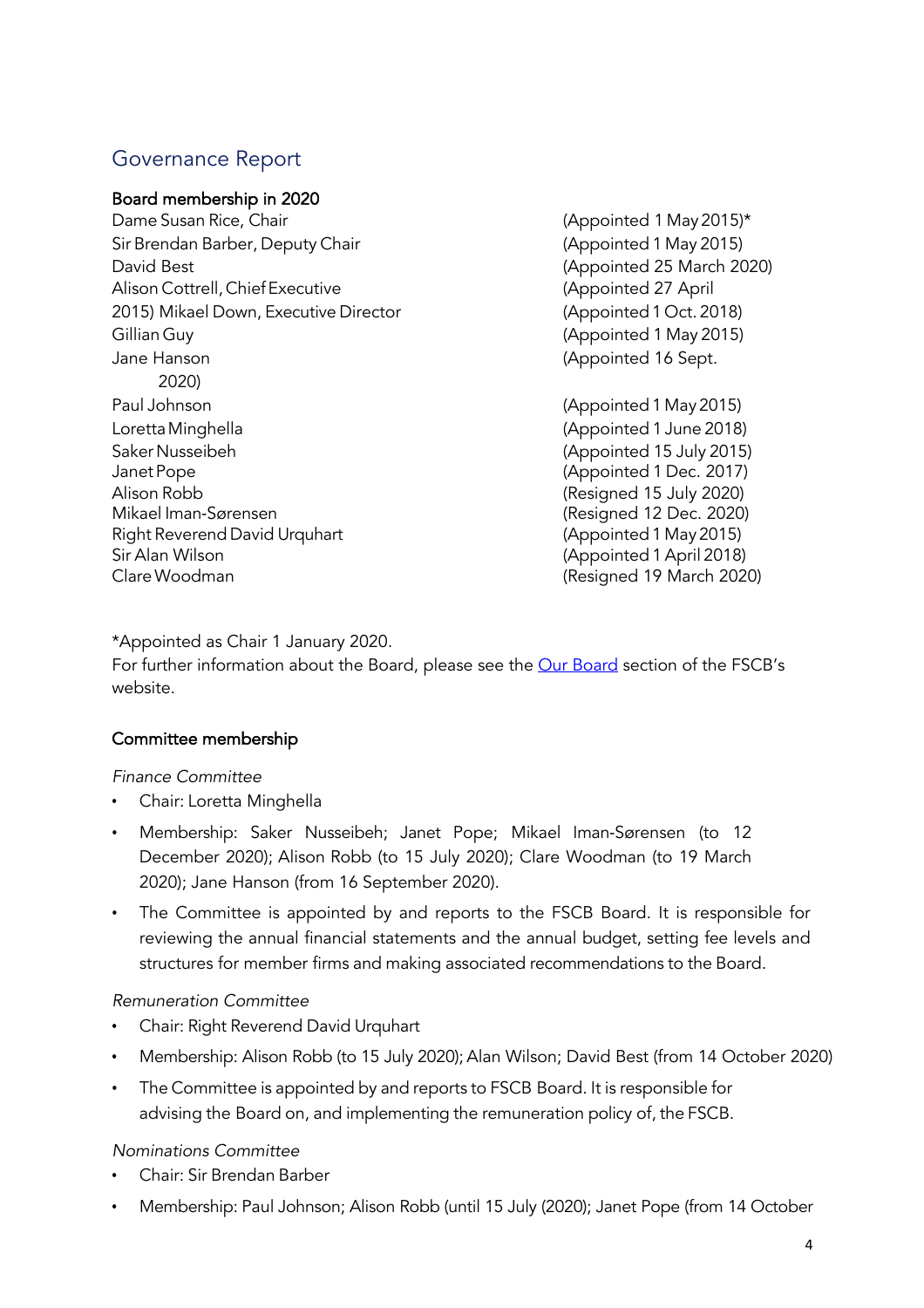2020)

• The Committee is appointed by and reports to the FSCB Board. It is responsible for making recommendations on appointments of Board members and the Chief Executive Officer.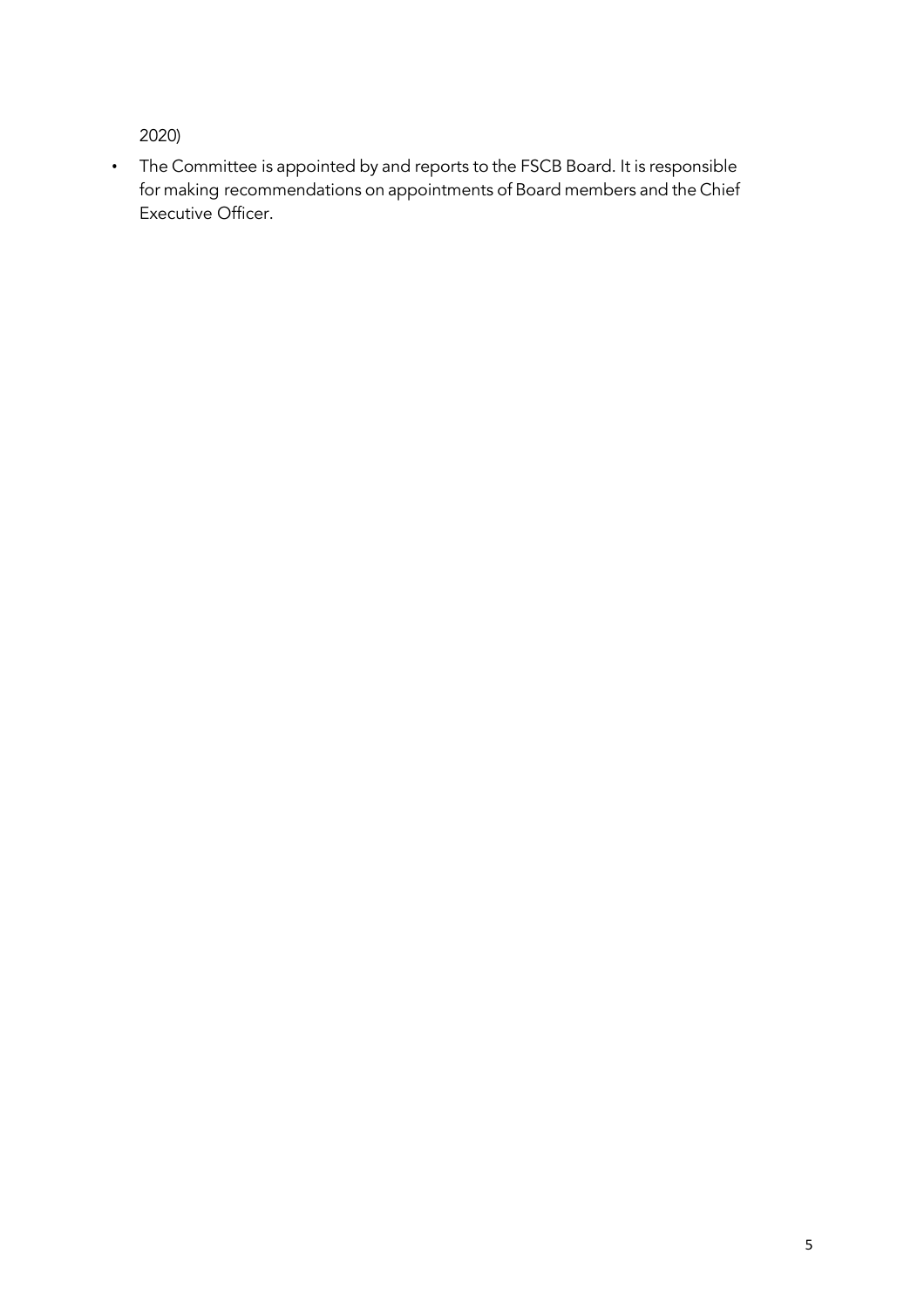## Board and Committee attendance (January – December 2020)

|                                      | Board<br>meetings | Finance<br>Committee | Remuneration<br>Committee | Nominations<br>Committee |
|--------------------------------------|-------------------|----------------------|---------------------------|--------------------------|
| <b>Dame Susan Rice</b>               | 9/9               |                      |                           |                          |
| Sir Brendan Barber                   | 9/9               |                      |                           | 2/2                      |
| <b>David Best</b>                    | 6/6               |                      | 0/0                       |                          |
| <b>Alison Cottrell</b>               | 9/9               |                      |                           |                          |
| <b>Mikael Down</b>                   | 7/9               |                      |                           |                          |
| Gillian Guy                          | 8/9               |                      |                           |                          |
| Jane Hanson                          | 4/4               | 1/1                  |                           |                          |
| Paul Johnson                         | 8/9               |                      |                           | 2/2                      |
| Loretta Minghella                    | 7/9               | 4/4                  |                           |                          |
| <b>Saker Nusseibeh</b>               | 6/9               | 3/4                  |                           |                          |
| <b>Janet Pope</b>                    | 5/9               | 2/4                  |                           | 0/0                      |
| <b>Alison Robb</b>                   | 5/5               | 2/3                  | 1/1                       | 1/2                      |
| Mikael Iman-Sørensen                 | 4/9               | 2/4                  |                           |                          |
| <b>Right Reverend David Urquhart</b> | 8/9               |                      | 1/1                       |                          |
| <b>Sir Alan Wilson</b>               | 9/9               |                      | 1/1                       |                          |
| Clare Woodman                        | 0/2               | 0/1                  |                           |                          |

In addition to Board meetings and Committees, Board members contributed time in 2020 through specific project Steering Committees (including, for non-practitioner Board members, in relation to the Assessment work).